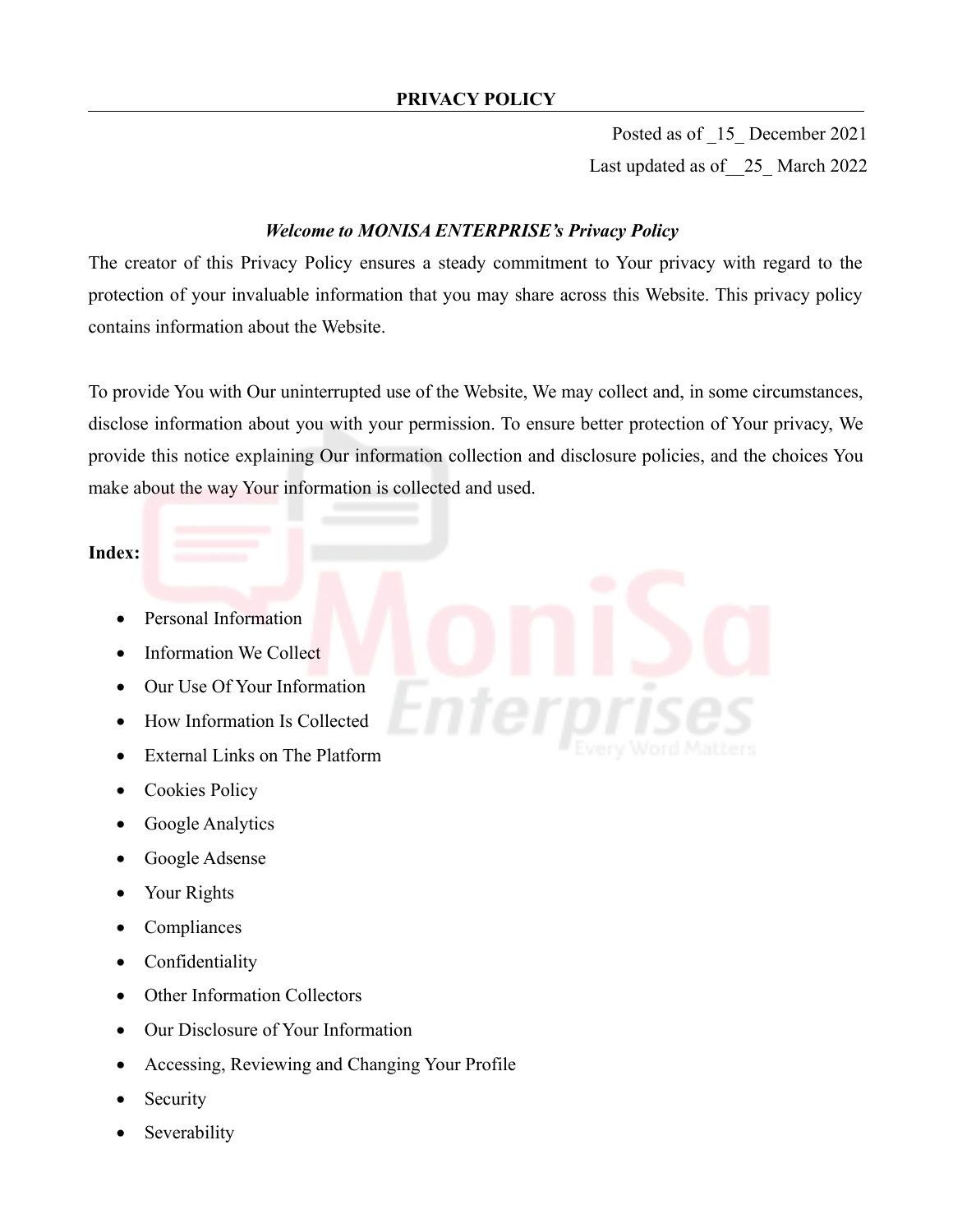- Amendment
- Consent Withdrawal, Data Download & Data Removal Requests
- Contact Us

**This Privacy Policy shall be in compliance with the General Data Protection Regulation (GDPR) in effect from May 25, 2018, and any and all provisions that may read to the contrary shall be deemed to be void and unenforceable as of that date. If you do not agree with the terms and conditions of our Privacy Policy, including in relation to the manner of collection or use of your information, please do not use or access the Site. If you have any questions or concerns regarding this Privacy Policy, you should contact our Customer Support Desk at "info@monisaenterprise.com".**

ANY CAPITALIZED WORDS USED HENCEFORTH SHALL HAVE THE MEANING ACCORDED TO THEM UNDER THIS AGREEMENT. FURTHER, ALL HEADING USED HEREIN ARE ONLY FOR THE PURPOSE OF ARRANGING THE VARIOUS PROVISIONS OF THE AGREEMENT IN ANY MANNER. NEITHER THE USER NOR THE CREATORS OF THIS PRIVACY POLICY MAY USE THE HEADING TO INTERPRET THE PROVISIONS CONTAINED WITHIN IT IN ANY MANNER.

# **INFORMATION WE COLLECT**

We are committed to respecting Your online privacy. We further recognize Your need for appropriate protection and management of any Personal Information You share with us. We may collect the following information:

- a. Personal data including but not limited to Name, Phone Number, Email ID and Address.
- b. Information collected through permission derived by the Website for Location access, and storage permissions etc.
- c. Tracking Information such as, but not limited to the IP address of your device and Device ID when connected to the Internet. This information may include the URL that you just came from (whether this URL is on the Website or not), which URL you next go to (whether this URL is on the Website or not), your computer or device browser information, and other information associated with your interaction with the Website;
- d. Details of Website usage for analytics.

This privacy policy also applies to data we collect from users who are not registered as members of this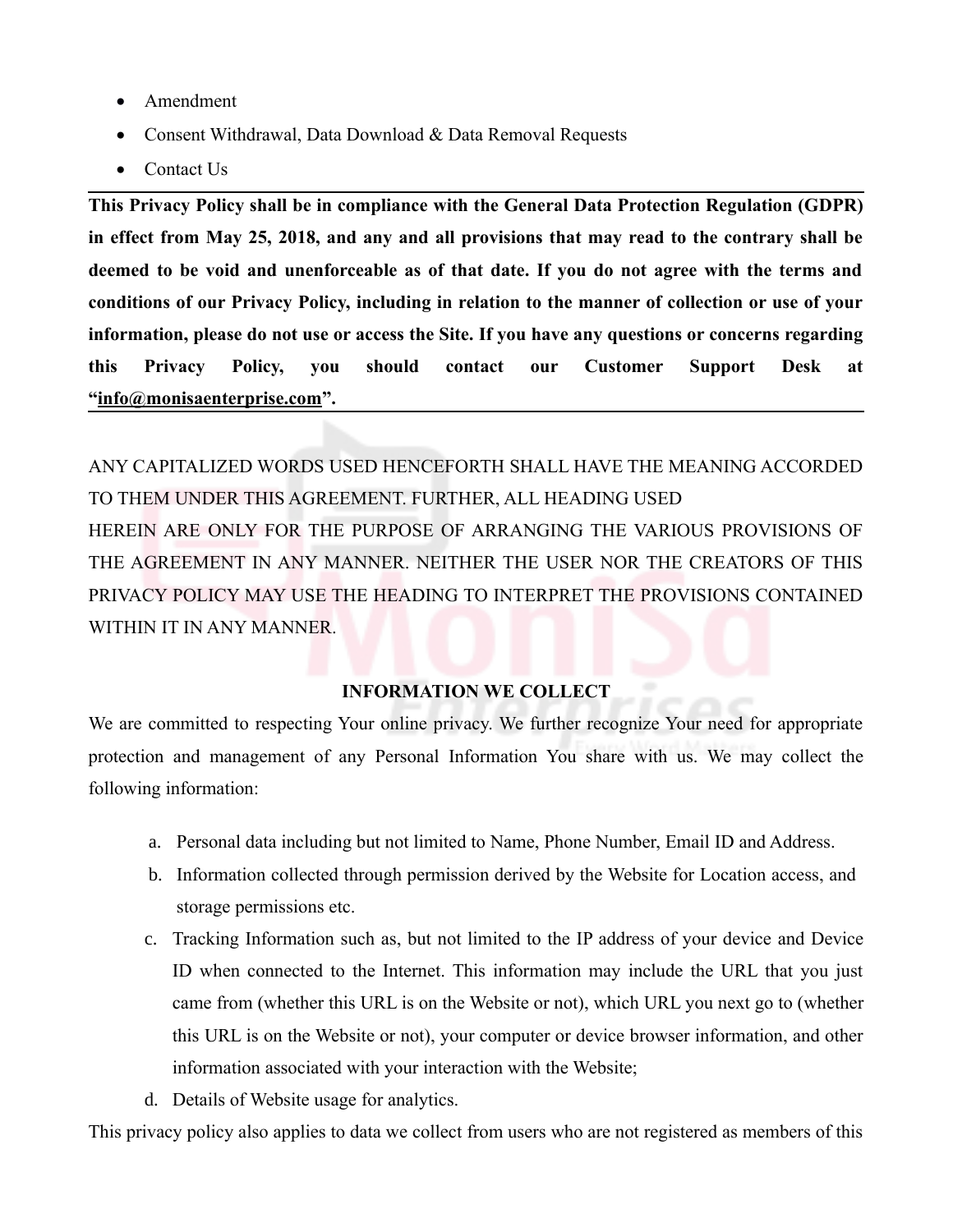Website, including, but not limited to, browsing behaviour, pages viewed etc. We also collect and store personal information provided by You from time to time on the Website. We only collect and use such information from you that we consider necessary for achieving a seamless, efficient and safe experience, customized to your needs including:

- a. To enable the provision of services opted for by you;
- b. To enable the viewing of content in your interest;
- c. To communicate the necessary account and service-related information from time to time;
- d. To allow you to receive quality customer care services and data Collection;
- e. To comply with applicable laws, rules and regulations;

Where any service requested by You involves a third party, such information as is reasonably necessary by the Firm to carry out Your service request may be shared with such third party. We also do use your contact information to send you offers based on your interests and prior activity and also to view the content preferred by you. The Firm may also use contact information internally to direct its efforts for service improvement but shall immediately delete all such information upon withdrawal of your consent for the same through the '**unsubscribe**' button or through an email to be sent to *"***info@monisaenterprise.com***".*

To the extent possible, we provide You with the option of not divulging any specific information that you wish for us not to collect, store or use. You may also choose not to use a particular service or feature on the Website and opt-out of any non-essential communications from the Website.

Further, transacting over the internet has inherent risks which can only be avoided by you following security practices yourself, such as not revealing account/login related information to any other person and informing our customer care team about any suspicious activity or where your account has/may have been compromised.

## **OUR USE OF YOUR INFORMATION**

The information provided by you shall be used to provide and improve the service for you and all users.

- a. To provide you with services on your request.
- b. For maintaining an internal record.
- c. For enhancing the Services provided.
- d. For maintaining record under the legal and statutory provisions.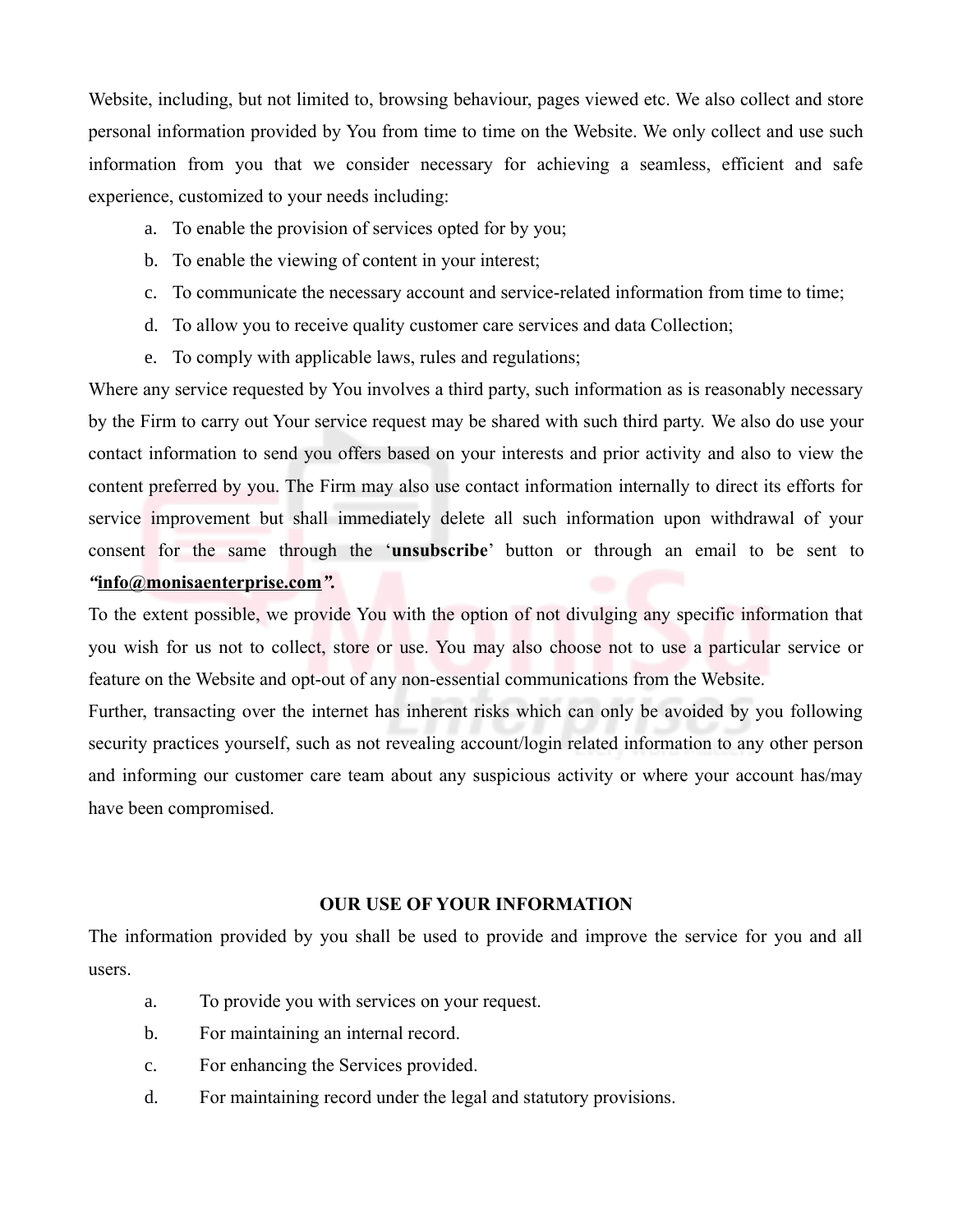For more details about the nature of such communications, please refer to our Terms of Service. Further, your data and Sensitive Personal data may be collected and stored by Us for internal record.

We use Your tracking information such as IP addresses, and or Device ID to help identify you and to gather broad demographic information and make further services available to you.

We will not sell, license or trade Your personal information. We will not share your personal information with others unless they are acting under our instructions or we are required to do so by law. Information collected via Our server logs includes users' IP addresses and the pages visited; this will be used to manage the web system and troubleshoot problems. We also use third-party analytics, tracking, optimization and targeting tools to understand how users engage with our Website so that we can improve it and cater personalized content/ads according to their preferences.

# **HOW INFORMATION IS COLLECTED**

Before or at the time of collecting personal information, we will identify the purposes for which information is being collected. If the same is not identified to you, you have the right to request the Firm to elucidate the purpose of collection of said personal information, pending the fulfilment of which you shall not be mandated to disclose any information whatsoever.

We will collect and use your personal information solely to fulfil those purposes specified by us, within the scope of the consent of the individual concerned or as required by law. We will only retain personal information as long as necessary for the fulfilment of those purposes. We will collect personal information by lawful and fair means and with the knowledge and consent of the individual concerned. Personal data should be relevant to the purposes for which it is to be used, and, to the extent necessary for those purposes, should be accurate, complete, and up-to-date.

## **EXTERNAL LINKS ON THE PLATFORM**

The Website may include advertisements, hyperlinks to other Websites or resources. We have no control over any other Website or resources or contents available on these other Websites, which are provided by companies or persons other than Us. You acknowledge and agree that we are not responsible for the availability of any such external sites or resources, and do not endorse any advertising, services/services or other materials on or available from such Website or resources. You acknowledge and agree that We are not liable for any loss or damage which may be incurred by you as a result of the availability of those external sites or resources, or as a result of any reliance placed by you on the completeness, accuracy or existence of any advertising, services or other materials on, or available from, such Websites. These external third-party Websites and resource providers may have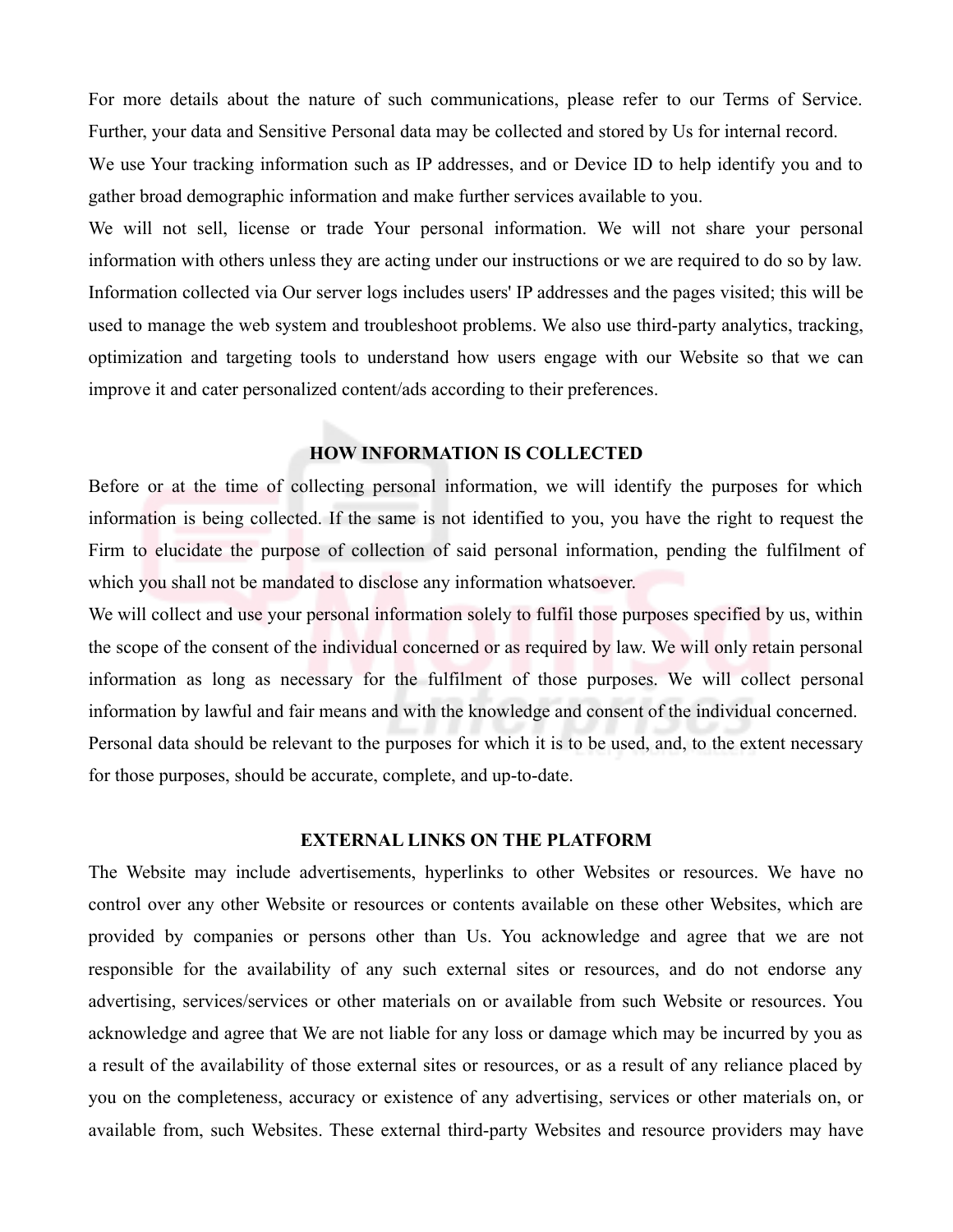their privacy policies governing the collection, storage, retention and disclosure of Your Personal Information that You may be subject to. We recommend that you enter the Website and review its privacy policy.

### **COOKIES**

A cookie is a small file of letters and numbers that we store on your browser or the hard drive of your computer if you agree. By continuing to browse the site, you are agreeing to our use of cookies. Cookies contain information that is transferred to your computer's hard drive. You can set your browser to refuse all or some browser cookies, or to alert you when Websites set or access cookies. If you disable or refuse cookies, please note that some parts of this Website may become inaccessible or not function properly. A list of the type of cookies we use is as follows;

- 1. **Strictly necessary cookies.** These are cookies that are required for the operation of our Website. They include, for example, cookies that enable you to log into secure areas of our Website, use a shopping cart or make use of e-billing services.
- 2. **Analytical/performance cookies.** They allow us to recognize and count the number of visitors and to see how visitors move around our Website when they are using it. This helps us to improve the way our Website works, for example, by ensuring that users are finding what they are looking for easily.
- 3. **Functionality cookies.** These are used to recognize you when you return to our Website. This enables us to personalize our content for you, greet you by name and remember your preferences (for example, your choice of language or region).
- 4. **Targeting cookies.** These cookies record your visit to our Website, the pages you have visited and the links you have followed. We will use this information to make our Website and the advertising displayed on it more relevant to your interests. We may also share this information with thirdparties for this purpose.

Please note that third-parties (including, for example, advertising networks and providers of external services like web traffic analysis services) may also use cookies, over which we have no control. These cookies are likely to be analytical/performance cookies or targeting cookies. You can block cookies by activating the setting on your browser that allows you to refuse the setting of all or some cookies.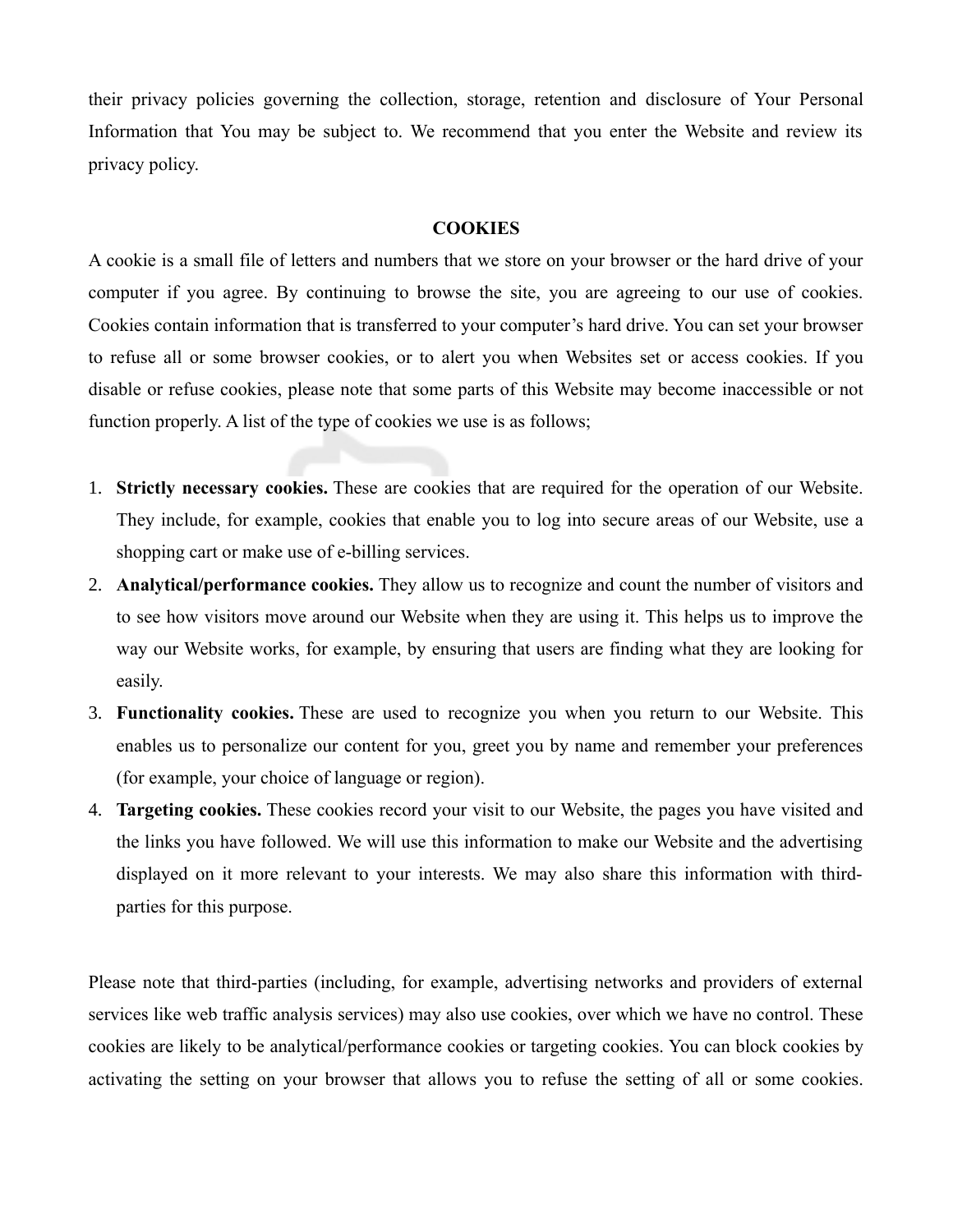However, if you use your browser settings to block all cookies (including essential cookies) you may not be able to access all or parts of our Website.

## **GOOGLE ANALYTICS**

We use Google Analytics to help us to understand how you make use of our content and work out how we can make things better. These cookies follow your progress through us, collecting anonymous data on where you have come from, which pages you visit, and how long you spend on the site. This data is then stored by Google to create reports. These cookies do not store your personal data.

The information generated by the cookie about your use of the Website, including your IP address, may be transmitted to and stored by Google on servers in the United States. Google may use this information for the purpose of evaluating your use of the Website, compiling reports on Website activity for us and providing other services relating to Website activity and internet usage. Google may also transfer this information to third parties where required to do so by law, or where such third parties process the information on Google's behalf. Google will not associate your IP address with any other data held by Google. By using this Website, you consent to the processing of data about you by Google in the manner and for the purposes set out above.

The Google Website contains further information about Analytics and a copy of Google's privacy policy pages.

#### **GOOGLE ADSENSE**

Google AdSense is a tool that allows Website publishers to deliver advertisements to site visitors in exchange for revenue calculated on a per-click or per-impression basis. To do this, Google **uses cookies and tracking technology** to deliver ads personalized to a Website user/visitor. In this regard the following terms are specified to the Users:

- a. Third-party vendors, including Google, use cookies to serve ads based on your prior visits to our Website or other Websites.
- b. Google's use of advertising cookies enables us and our partners to serve advertisements to you based on their visit to our Platform and/or other Websites on the Internet.
- c. You may opt-out of personalized advertising by visiting Ads Settings.
- d. All advertisements of third parties on our Website are for informative purposes only and neither the Website nor the Firm guarantees or bears liability for the authenticity of the advertisements.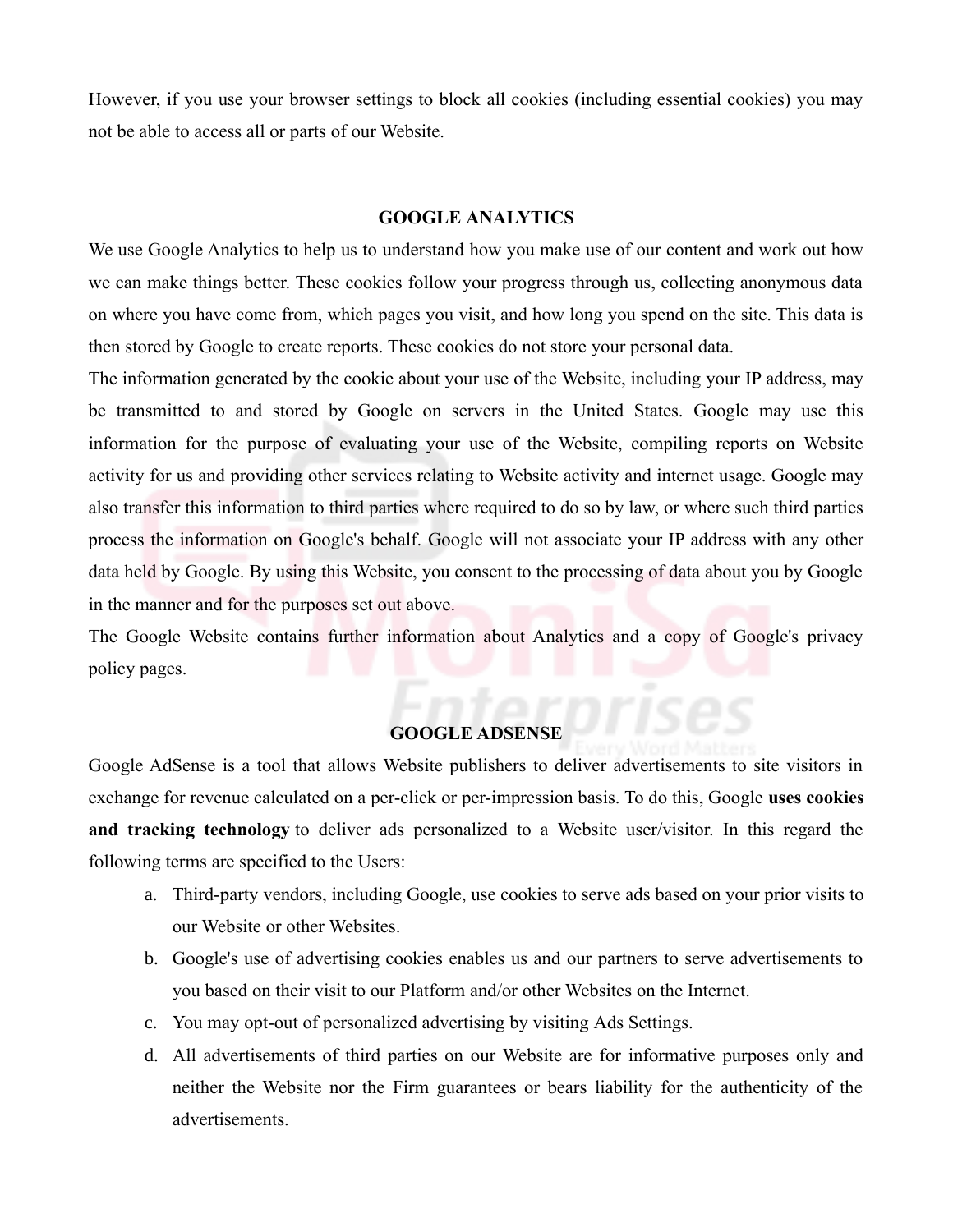- e. At no point will the Firm permit its competitors to advertise on the Website.
- f. You may visit the links in the advertisements at your own risk or choose to not accept the cookies permitting third parties to display their advertisements.

# **YOUR RIGHTS**

Unless subject to an exemption, you have the following rights concerning your data:

- a. The right to request a copy of your data which we hold about you;
- b. The right to request for any correction to any personal data if it is found to be inaccurate or out of date;
- c. The right to withdraw Your consent to the processing at any time;
- d. The right to object to the processing of personal data;
- e. The right to complain about a supervisory authority.
- f. The right to obtain information as to whether personal data are transferred to a third country or an international organization.

Where you hold an account with any of our services, you are entitled to a copy of all personal data which we hold concerning you. You are also entitled to request that we restrict how we use your data in your account when you log in.

# **COMPLIANCES**

## a. **Indian Compliances**

- i. This legal agreement is an electronic record in terms of the **Indian Information Technology Act, 2000** and rules there under as applicable and the amended provisions about electronic records in various statutes as amended by the **Indian Information Technology Act, 2000**. This electronic record is generated by a computer system and does not require any physical or digital signatures.
- ii. This legal document is published in accordance with the provisions of *Rule 3 (1)* of the **Indian Information Technology (Intermediaries guidelines) Rules, 2011** and *Rule 4* of the **Information Technology (Reasonable security practices and procedures and sensitive personal data or information) Rules, 2011** of **Information Technology Act, 2000** amended through **Information Technology Amendment Act, 2008** that require publishing the Terms of Use and practices for access and usage of any functional Website.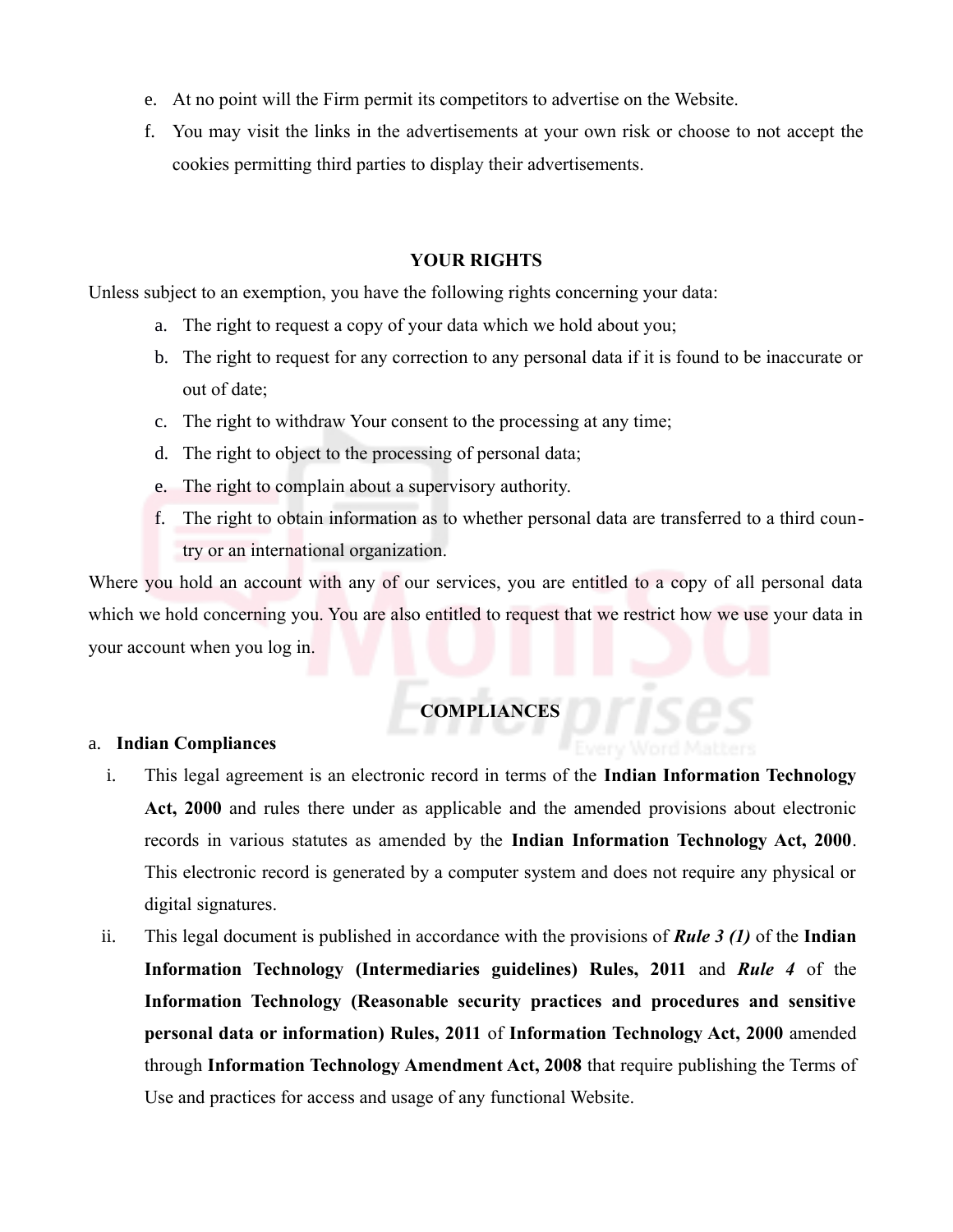## **b. GDPR Privacy Rights**

The General Data Protection Regulation or GDPR gives certain rights to individuals in relation to their personal data. Accordingly, we are happy to offer transparency and access controls to help Users take advantage of those rights. As available, except as limited under applicable law, the rights afforded to individuals are:

- i. Right of access- the right to be informed of, and request access to, the data we process about you,
- ii. Right to rectification the right to request that we amend or update your data where it is inaccurate or incomplete,
- iii. Right to erasure- the right to request that we delete your data,
- iv. Right to restrict the right to request that we temporarily or permanently stop processing all or some of your personal data,
- v. Right to object the right to object to us processing your personal data on grounds relating to your particular situation. Along with the right to object to your personal data being processed for direct marketing purposes,
- vi. Right to data portability the right to request a copy of your personal data in electronic format and the right to transmit that personal data for use in another part's service,
- vii. Right not to be subject to automated decision-making, the right to not be subject to a decision based solely on automated decision making, including profiling, where the decision would have a legal effect on you or produce a similarly significant effect.

## **CONFIDENTIALITY**

You further acknowledge that the Website may contain information that is designated confidential by us and that you shall not disclose such information without our prior written consent. Your information is regarded as confidential and therefore will not be divulged to any third party, unless if legally required to do so to the appropriate authorities. We will not sell, share, or rent your personal information to any third party or use your e-mail address for unsolicited mail. Any emails sent by us will only be in connection with the provision of agreed services, and you retain sole discretion to seek for discontinuation of such communications at any point in time.

# **OTHER INFORMATION COLLECTORS**

Except as otherwise expressly included in this Privacy Policy, this document only addresses the use and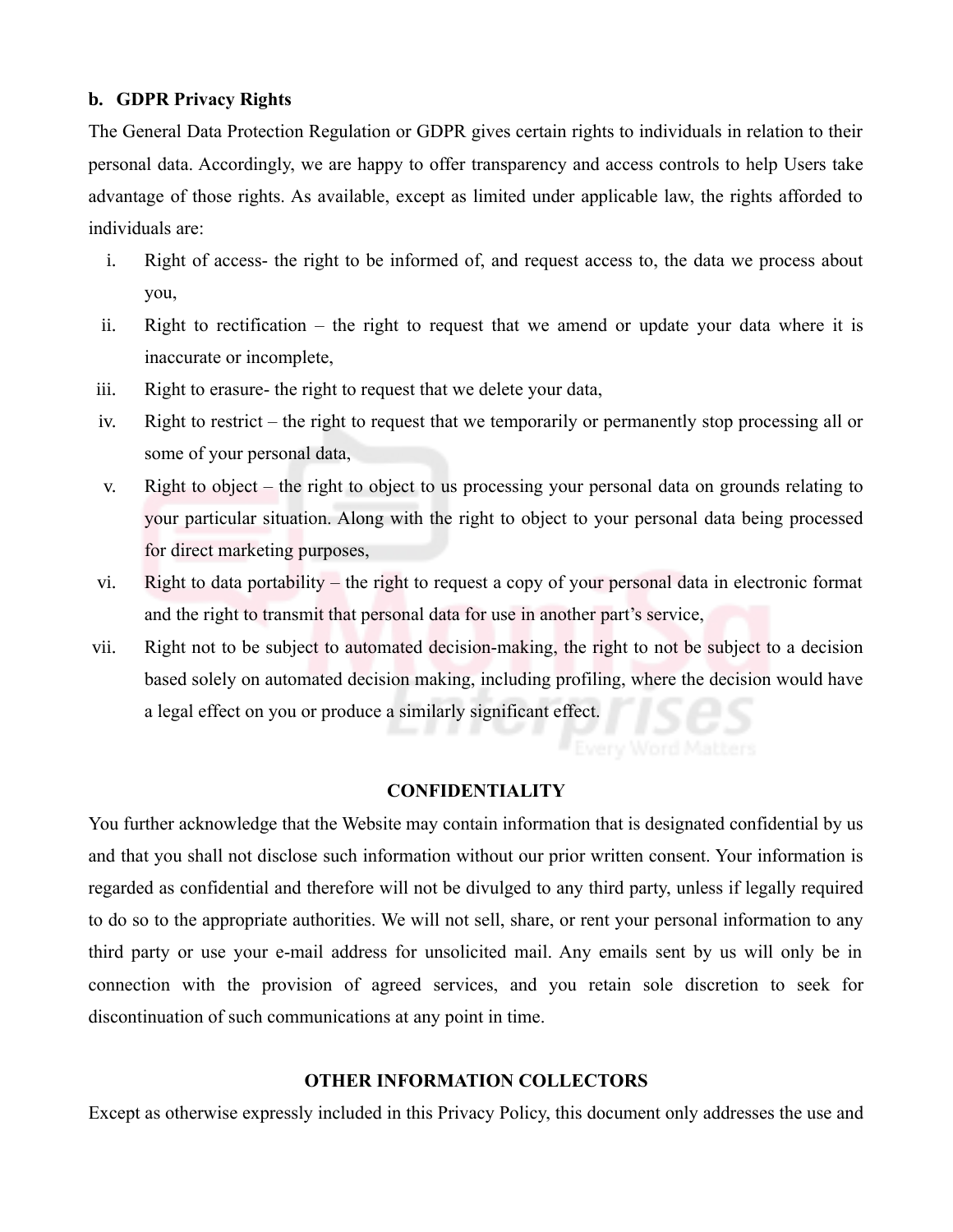disclosure of information we collect from you. To the extent that you disclose your information to other parties, whether they are on our Website or other sites throughout the Internet, different rules may apply to their use or disclosure of the information you disclose to them. To the extent that we use third party advertisers, they adhere to their privacy policies. Since we do not control the privacy policies of the third parties, you are subject to ask questions before you disclose your personal information to others.

#### **OUR DISCLOSURE OF YOUR INFORMATION**

We may host surveys for survey creators for our Website who are the owners and users of your survey responses. We do not own or sell your responses. Anything you expressly disclose in your responses will be disclosed to survey creators. Please contact the survey creator directly to better understand how they might share your survey responses.

Information collected will not be considered as sensitive if it is freely available and accessible in the public domain or is furnished under the Right to Information Act, 2005, any rules made thereunder or any other law for the time being in force.

Due to the existing regulatory environment, we cannot ensure that all of your private communications and other personally identifiable information will never be disclosed in ways not otherwise described in this Privacy Policy. By way of example (without limiting and foregoing), we may be forced to disclose information to the government, law enforcement agencies or third parties. Therefore, although we use industry-standard practices to protect your privacy, we do not promise, and you should not expect, that your personally identifiable information or private communications would always remain private. We do however assure you that any disclosure of your personally identifiable information shall be personally intimated to you through an email sent to your provided email address.

As a matter of policy, we do not sell or rent any personally identifiable information about you to any third party. However, the following describes some of the ways that your personally identifiable information may be disclosed:

- a. External Service Providers: There may be several services offered by external service providers that help you use our Website. If you choose to use these optional services, and in the course of doing so, disclose information to the external service providers, and/or permit them to collect information about you, then their use of your information is governed by their privacy policy.
- b. Law and Order: We cooperate with law enforcement inquiries, as well as other third parties to enforce laws, such as intellectual property rights, fraud and other rights. We can (and you authorize us to) disclose any information about you to law enforcement and other government officials as we, in our sole discretion, believe necessary or appropriate, in connection with an investigation of fraud,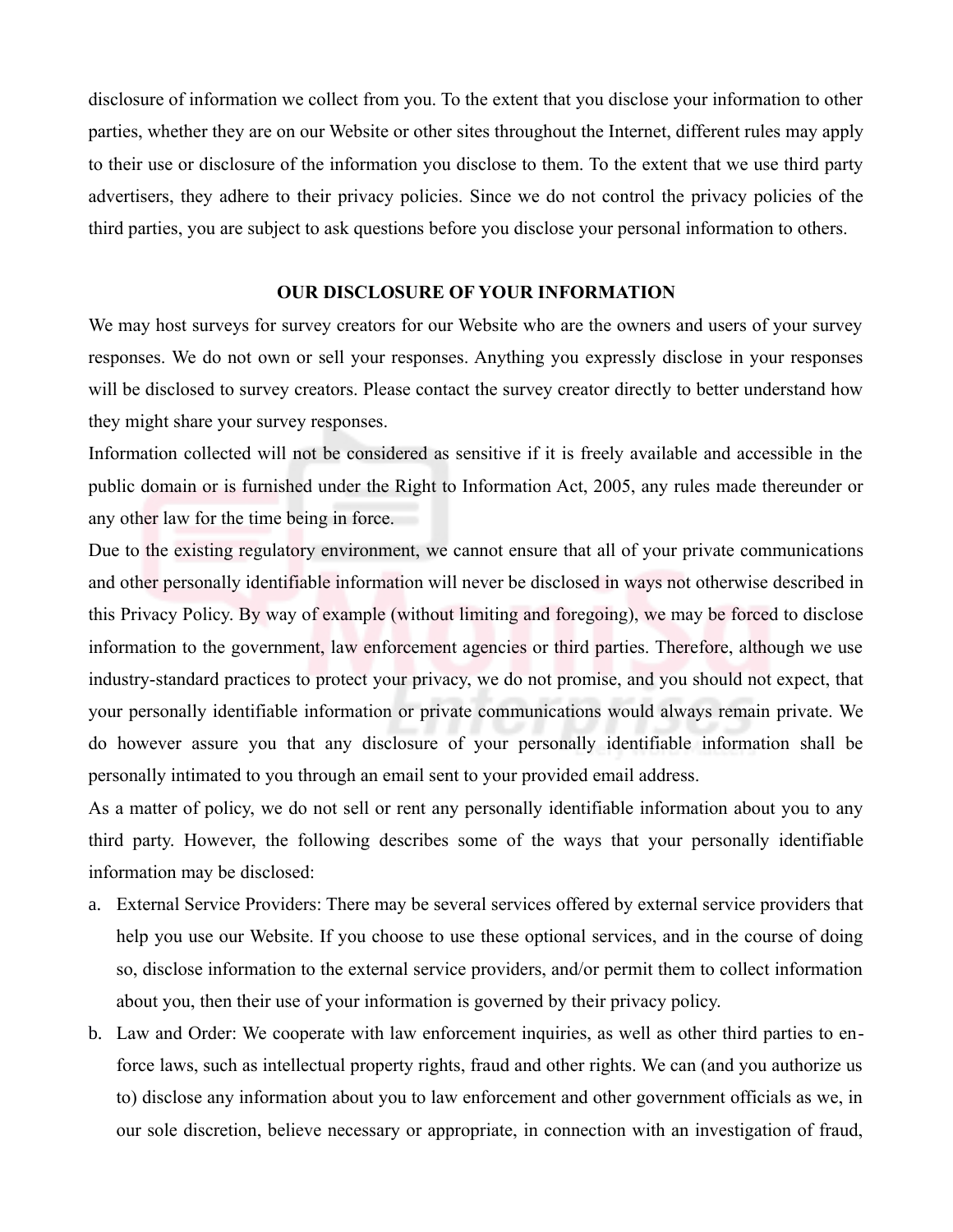intellectual property infringements, or other activity that is illegal or may expose us or you to legal liability.

#### **ACCESSING, REVIEWING AND CHANGING YOUR PROFILE**

You can review and change the information you submitted except Email ID. An option for facilitating such change shall be present on the Website and such change shall be facilitated by the User. If you change any information, we may or may not keep track of your old information. We will not retain in our files information you have requested to remove for certain circumstances, such as to resolve disputes, troubleshoot problems and enforce our terms and conditions. Such prior information shall be completely removed from our databases, including stored 'back up' systems. If you believe that any information, we are holding on to you is incorrect or incomplete, or to remove your profile so that others cannot view it, the User needs to remediate, and promptly correct any such incorrect information.

### **SECURITY**

We treat data as an asset that must be protected against loss and unauthorized access. We employ many different security techniques to protect such data from unauthorized access by members inside and outside the Firm. We follow generally accepted industry standards to protect the Personal Information submitted to us and information that we have accessed.

However, as effective as encryption technology is, no security system is impenetrable. Our Firm cannot guarantee the security of our database, nor can we guarantee that information you provide won't be intercepted while being transmitted to the Firm over the Internet.

#### **SEVERABILITY**

Each paragraph of this Privacy Policy shall be and remain separate from and independent of and severable from all and any other paragraphs herein except where otherwise expressly indicated or indicated by the context of the agreement. The decision or declaration that one or more of the paragraphs are null and void shall not affect the remaining paragraphs of this privacy policy.

#### **AMENDMENT**

Our Privacy Policy may change from time to time. The most current version of the policy will govern our use of your information and will always be on the Website. Any amendments to this Policy shall be deemed as accepted by the User on their continued use of the Website.